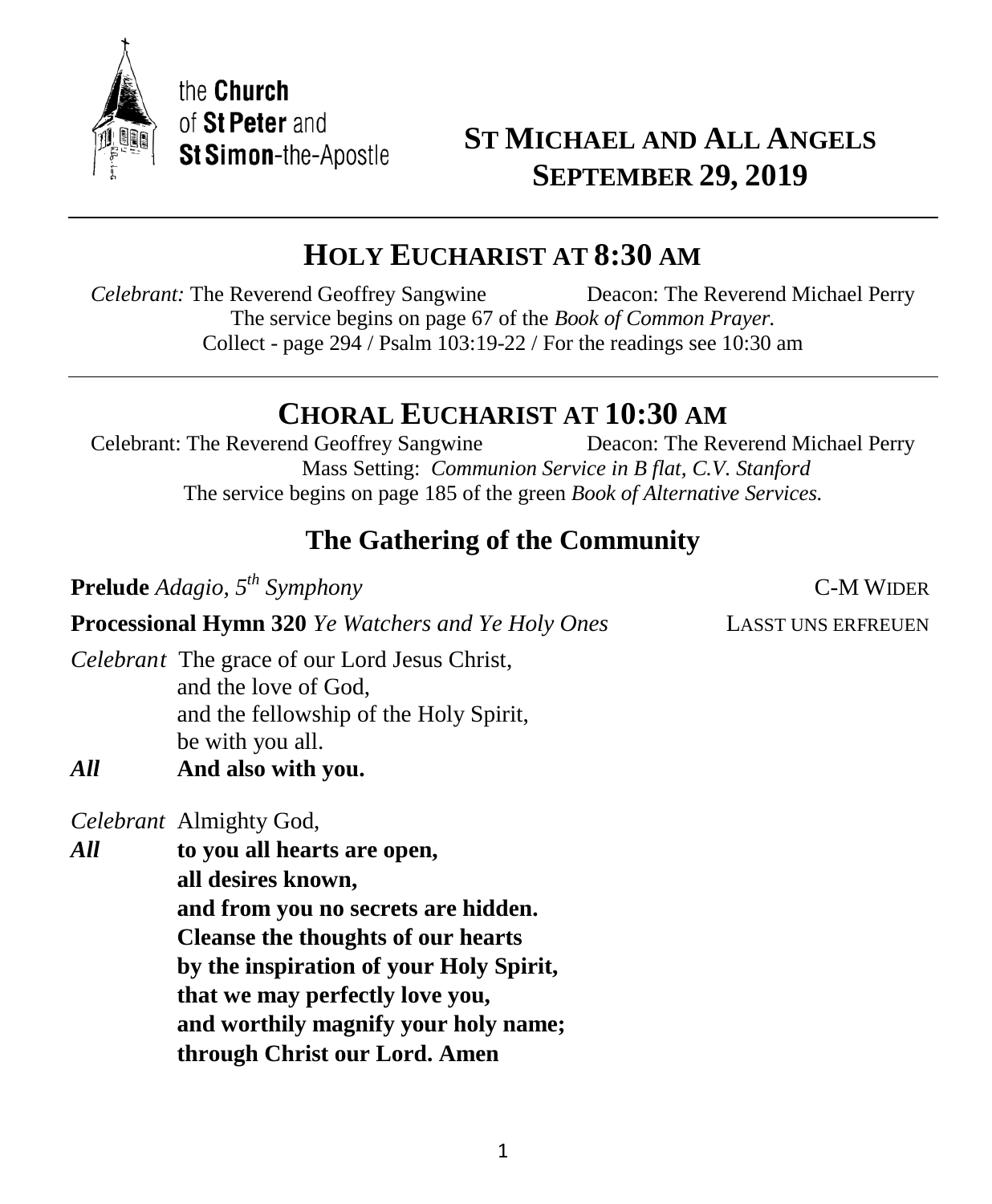## **Gloria** TAIZE

*Refrain – please join with the Cantor and Choir*



- *1.* Lord God, heavenly King, almighty God and Father.
- *2.* We worship you, we give you thanks, we praise you for your glory. (refrain)
- *3.* Lamb of God, you take away the sin of the world, have mercy on us.
- *4.* You are seated at the right hand of the Father, receive our prayer. (refrain)
- *5.* You alone are the Holy One, you alone the Lord, alone the most High.
- *6.* Jesus Christ, with the Holy Spirit, in the glory of God, the Father. (refrain)

## **Collect of the Day**

*Celebrant* Eternal God, you have ordained and constituted in a wonderful order the ministries of angels and mortals. Grant that as your holy angels stand before you in heaven, so at your command they may help and defend us here on earth; through Jesus Christ our Lord, who lives and reigns with you and the Holy Spirit, one God, now and for ever. **Amen.**

# **Proclamation of the Word**

**First Lesson** *Genesis* 28:10-17 *Read by Nancy Nourse* 

*Reader* A reading from the Book of Genesis.

Jacob left Beer-sheba and went towards Haran. He came to a certain place and stayed there for the night, because the sun had set. Taking one of the stones of the place, he put it under his head and lay down in that place. And he dreamed that there was a ladder set up on the earth, the top of it reaching to heaven; and the angels of God were ascending and descending on it. And the Lord stood beside him and said, 'I am the Lord, the God of Abraham your father and the God of Isaac; the land on which you lie I will give to you and to your offspring; and your offspring shall be like the dust of the earth, and you shall spread abroad to the west and to the east and to the north and to the south; and all the families of the earth shall be blessed in you and in your offspring. Know that I am with you and will keep you wherever you go, and will bring you back to this land; for I will not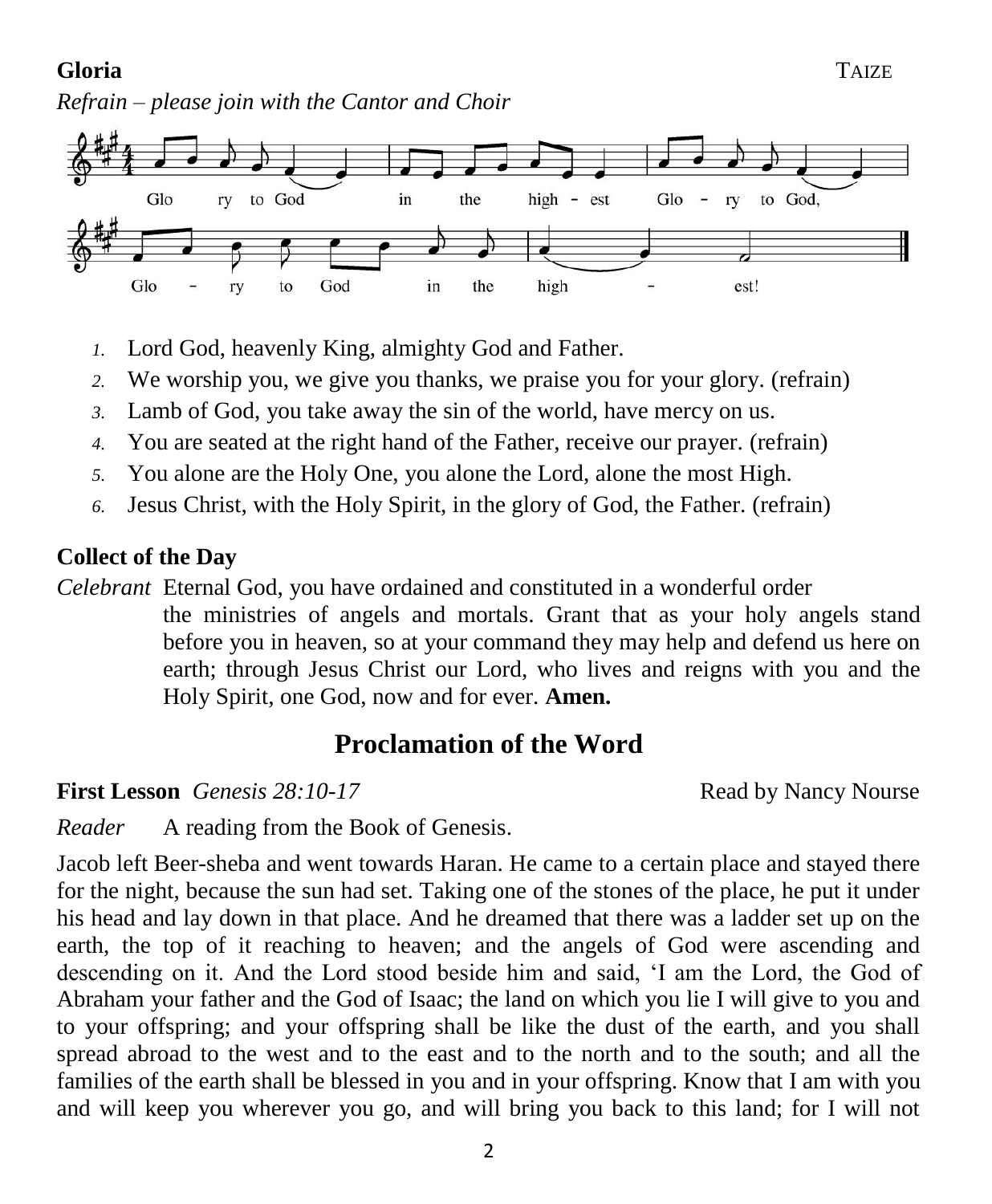leave you until I have done what I have promised you.' Then Jacob woke from his sleep and said, 'Surely the Lord is in this place—and I did not know it!' And he was afraid, and said, 'How awesome is this place! This is none other than the house of God, and this is the gate of heaven.'

*Reader* The word of the Lord *All* **Thanks be to God.**

**Psalm 103.19-22** *sung by all. Please remain seated.*



<sup>19</sup> The Lord has set his 'throne in 'heaven, \*

and his kingship has do'minion ' over ' all.

- <sup>20</sup> Bless the Lord, you angels of his, you mighty ones who ' do his ' bidding, \* and ' hearken  $\cdot$  to the ' voice of  $\cdot$  his ' word.
- <sup>21</sup> Bless the Lord, all ' you his ' hosts,  $*$

you ministers of ' his who ' do his ' will.

*<sup>22</sup>* Bless the Lord, all you works of his, in all places of ' his do'minion; \* bless the ' Lörd, ' O my ' soul.

**Second Lesson** *Revelation 12:7-12* Read by Barbara Pearson

*Reader* A reading from the Book of Revelation.

And war broke out in heaven; Michael and his angels fought against the dragon. The dragon and his angels fought back, but they were defeated, and there was no longer any place for them in heaven. The great dragon was thrown down, that ancient serpent, who is called the Devil and Satan, the deceiver of the whole world—he was thrown down to the earth, and his angels were thrown down with him. Then I heard a loud voice in heaven, proclaiming, 'Now have come the salvation and the power and the kingdom of our God and the authority of his Messiah, for the accuser of our comrades has been thrown down, who accuses them day and night before our God. But they have conquered him by the blood of the Lamb and by the word of their testimony, for they did not cling to life even in the face of death. Rejoice then, you heavens and those who dwell in them! But woe to the earth and the sea, for the devil has come down to you with great wrath, because he knows that his time is short!'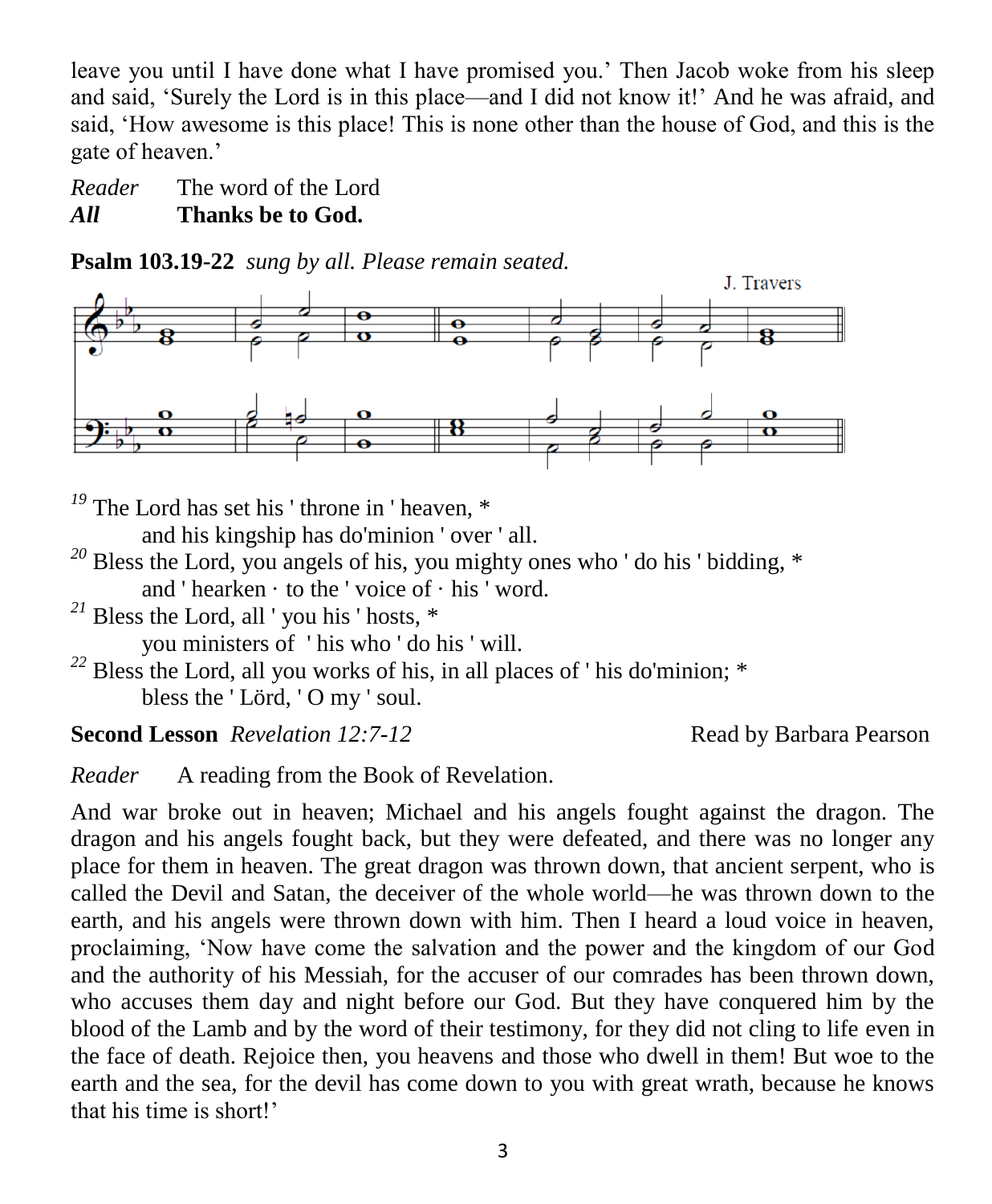*Reader* The word of the Lord.

*All* **Thanks be to God.**

**Gradual 325** *Angel voices, Ever singing* **ANGEL-VOICES ANGEL-VOICES** 

**The Holy Gospel** *John 1:47-51*

*Celebrant* The Lord be with you

*All* **And also with you.**

*Celebrant* The Holy Gospel of our Lord Jesus Christ according to St. John.

*All* **Glory to you, Lord Jesus Christ.**

When Jesus saw Nathanael coming towards him, he said of him, 'Here is truly an Israelite in whom there is no deceit!' Nathanael asked him, 'Where did you come to know me?' Jesus answered, 'I saw you under the fig tree before Philip called you.' Nathanael replied, 'Rabbi, you are the Son of God! You are the King of Israel!' Jesus answered, 'Do you believe because I told you that I saw you under the fig tree? You will see greater things than these.' And he said to him, 'Very truly, I tell you, you will see heaven opened and the angels of God ascending and descending upon the Son of Man.'

*Celebrant* The Gospel of Christ. *All* **Praise to you, Lord Jesus Christ.**

**Homily The Reverend Michael Perry The Reverend Michael Perry** 

**The Apostles' Creed** *(Please stand as able)*

*Celebrant* Let us confess the faith of our baptism, as we say,

*All* **I believe in God, the Father almighty, creator of heaven and earth. I believe in Jesus Christ, his only Son, our Lord. He was conceived by the power of the Holy Spirit and born of the Virgin Mary. He suffered under Pontius Pilate, was crucified, died, and was buried. He descended to the dead. On the third day he rose again. He ascended into heaven, and is seated at the right hand of the Father. He will come again to judge the living and the dead. I believe in the Holy Spirit, the holy Catholic Church, the communion of saints, the forgiveness of sins, the resurrection of the body, and the life everlasting. Amen.**

**Prayers of the People** *Please kneel or stand, as able.* Led by Peggy Needham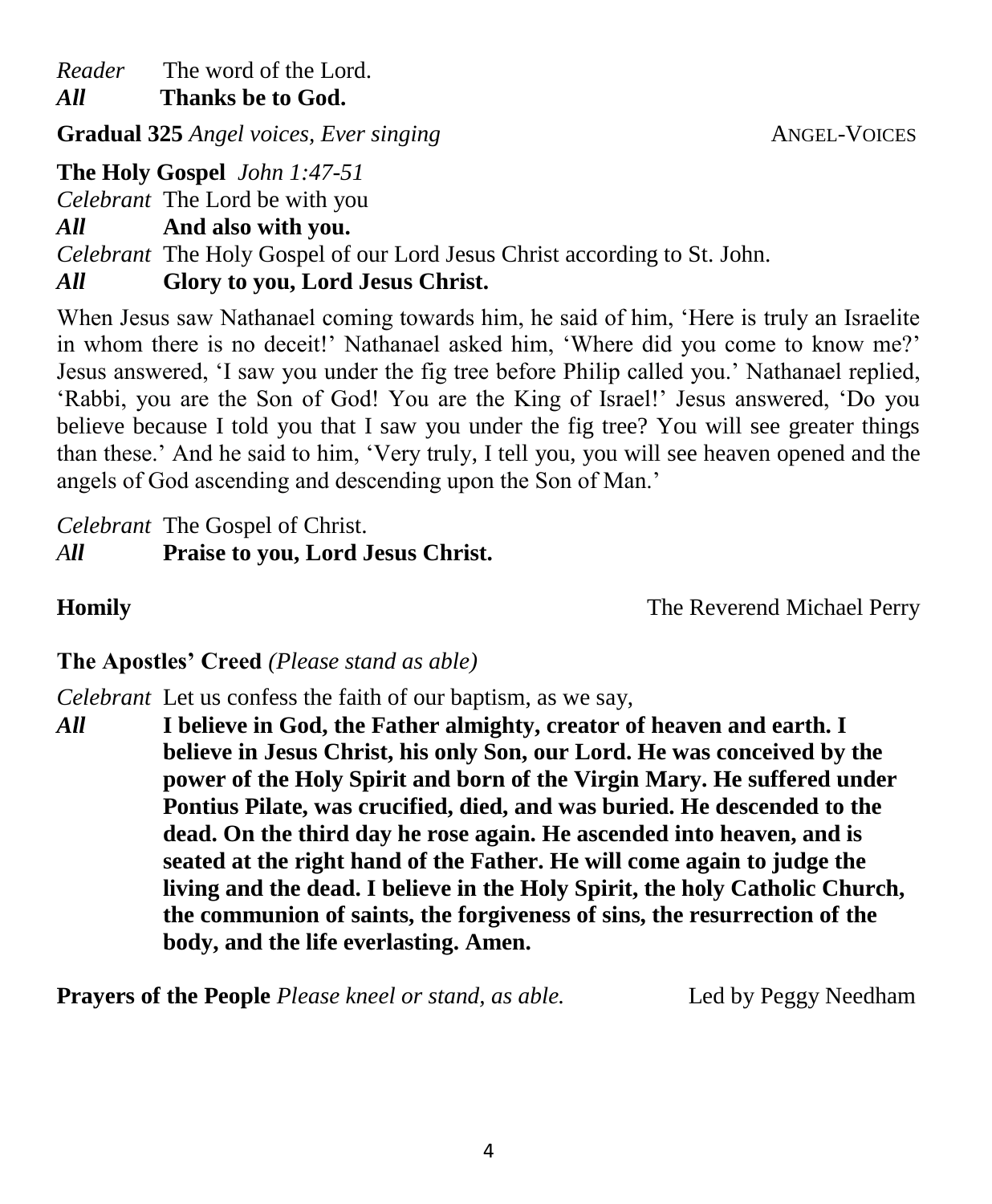#### **Confession and Absolution**

*The Celebrant invites the confession of sin. Then is said: Celebrant* Most merciful God,

*All* **We confess that we have sinned against you in thought, word and deed, by what we have done and by what we have left undone. We have not loved you with our whole heart; we have not loved our neighbours as ourselves. We are truly sorry and we humbly repent. For the sake of your Son, Jesus Christ, have mercy on us and forgive us, that we may delight in your will and walk in your ways, to the glory of your name. Amen.** *The Absolution is pronounced.*

#### **The Peace**

*Celebrant* The peace of the Lord be always with you.

### *All* **And also with you.**

*We invite you to share a sign of peace with those near you – a handshake, slight bow or other form of greeting. Please respect the wishes of those who prefer not to shake hands.*

# **Celebration of the Eucharist**

**Offertory Hymn 272** *Christ, the Fair Glory of the Holy Angels* COELITES PLAUDANT

### **Prayer over the Gifts & Great Thanksgiving**

*Celebrant* God of glory, as you have appointed angels to minister in your presence, so may all our worship bring you worthy praise. We ask this in the name of Jesus Christ our Lord. **Amen.**

**Eucharistic Prayer 3 –** BAS pp. 198-200

*Celebrant* The Lord be with you.

*All* **And also with you.**

*Celebrant* Lift up your hearts.

*All* **We lift them to the Lord.**

*Celebrant* Let us give thanks to the Lord our God.

*All* **It is right to give our thanks and praise.**

*The Celebrant continues with the preface, then all sing:*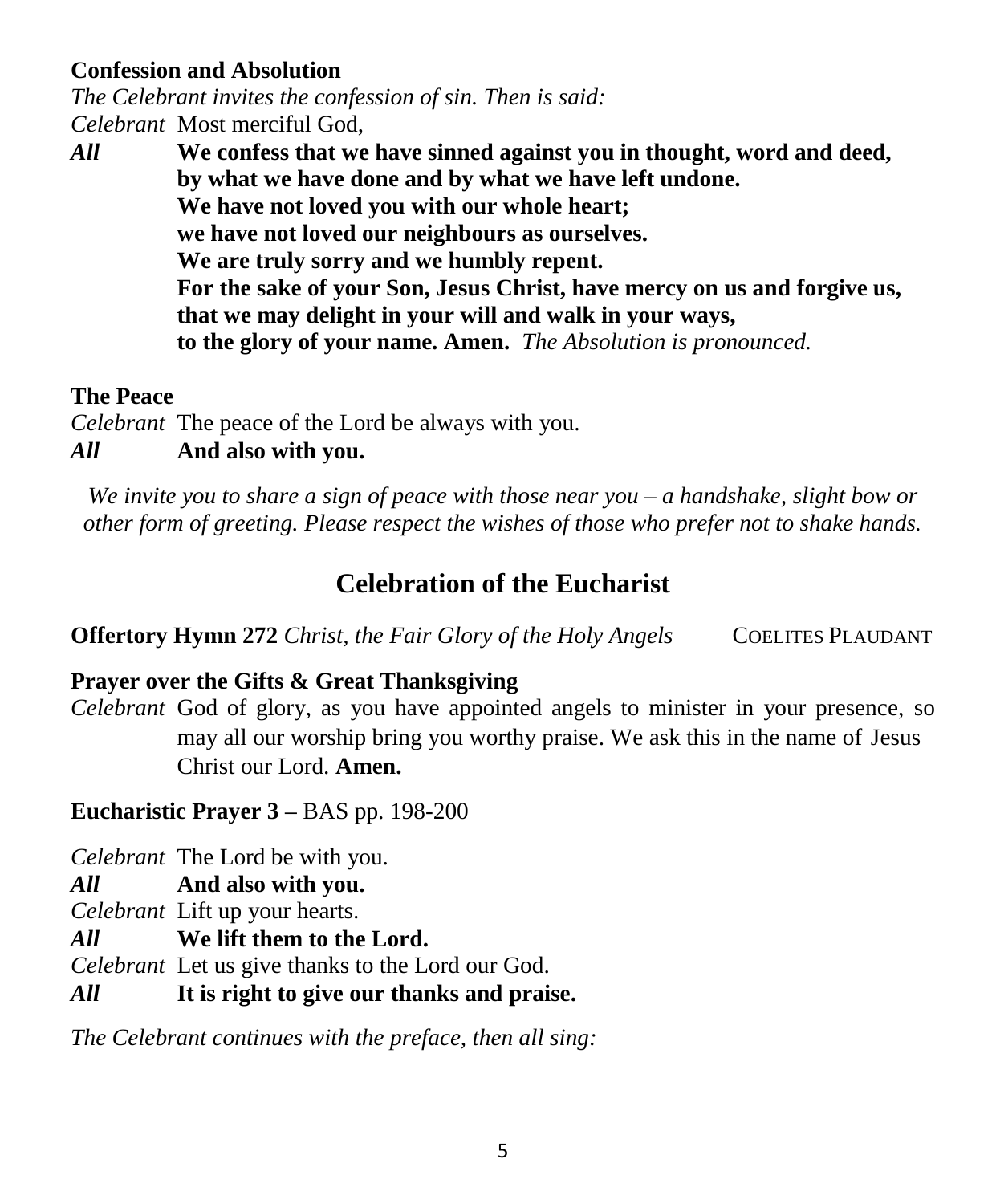**Sanctus & Benedictus** – *sung by all* **DEREK HOLMAN** 



*Celebrant* We give thanks to you, Lord our God, for the goodness and love you have made known to us in creation; in calling Israel to be your people; in your Word spoken through the prophets; and above all in the Word made flesh, Jesus your Son. For in these last days you sent him to be incarnate from the Virgin Mary, to be the Saviour and Redeemer of the world. In him, you have delivered us from evil, and made us worthy to stand before you. In him, you have brought us out of error into truth, out of sin into righteousness, out of death into life. On the night he was handed over to suffering and death, a death he freely accepted, our Lord Jesus Christ took bread; and when he had given thanks to you, he broke it, and gave it to his disciples, and said, " Take, eat: this is my body which is given for you. Do this for the remembrance of me." After supper he took the cup of wine; and when he had given thanks, he gave it to them, and said, "Drink this, all of you: this is my blood of the new covenant, which is shed for you and for many for the forgiveness of sins. Whenever you drink it, do this for the remembrance of me." Therefore, Father, according to his command,

*All* **we remember his death, we proclaim his resurrection, we await his coming in glory;**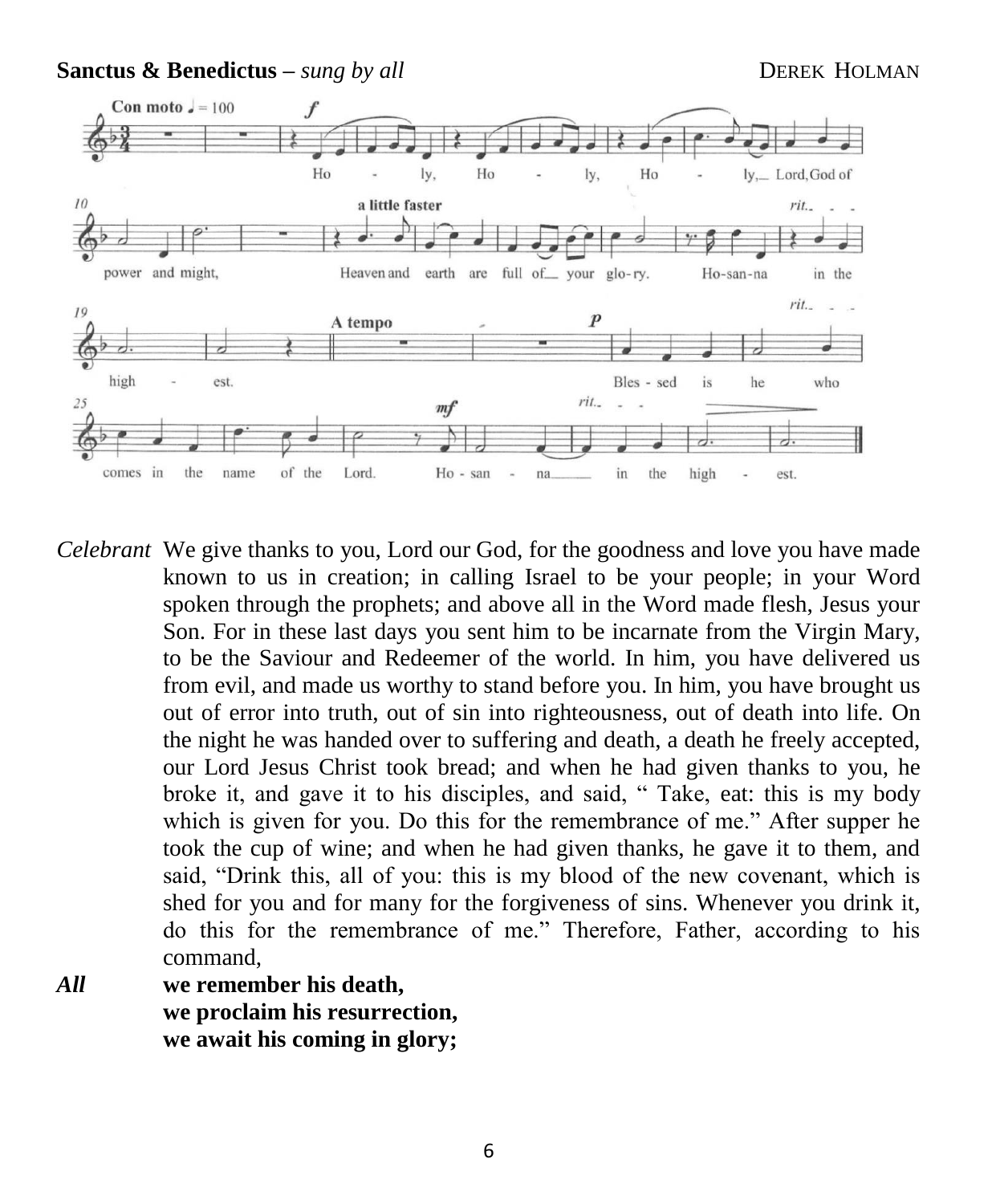*Celebrant* and we offer our sacrifice of praise and thanksgiving to you, Lord of all; presenting to you, from your creation, this bread and this wine. We pray you, gracious God, to send your Holy Spirit upon these gifts, that they may be the sacrament of the body of Christ and his blood of the new covenant. Unite us to your Son in his sacrifice, that we, made acceptable in him, may be sanctified by the Holy Spirit. In the fullness of time, reconcile all things in Christ, and make them new, and bring us to that city of light where you dwell with all your sons and daughters; through Jesus Christ our Lord, the firstborn of all creation, the head of the Church, and the author of our salvation; by whom, and with whom, and in whom, in the unity of the Holy Spirit, all honour and glory are yours, almighty Father, now and for ever.**Amen.**

**The Lord's Prayer** - Said by All

**Our Father who art in heaven, hallowed be thy name, thy kingdom come, thy will be done, on earth as it is in heaven. Give us this day our daily bread. And forgive us our trespasses, as we forgive those who trespass against us. And lead us not into temptation, but deliver us from evil. For thine is the kingdom, the power, and the glory, for ever and ever. Amen.**

## **Breaking of the Bread**

*Celebrant* Christ our Passover is sacrificed for us;

### *All* **Therefore, let us keep the feast.**

*Celebrant* The gifts of God for the People of God.

## *All* **Thanks be to God.**

**Agnus Dei** C. V. STANFORD

*Choir* O Lamb of God, that takest away the sin of the world: have mercy upon us. O Lamb of God, that takest away the sin of the world: have mercy upon us. O Lamb of God, that takest away the sin of the world: grant us thy peace.

# **Holy Communion**

*All baptized Christians are welcome to receive Communion.*

*Please do not dip the consecrated bread into the wine - Drinking from the chalice is considered safe from the point of view of public health. You are also welcome to receive only the bread, if you prefer. Indicate this by holding your arms crossed over your chest as the chalice passes; this is also a way to receive a blessing rather than communion. Gluten-free communion wafers are available – please let the administering priest know.*

**Communion Hymn 48** *Let All Mortal Flesh Keep Silence* PICARDY